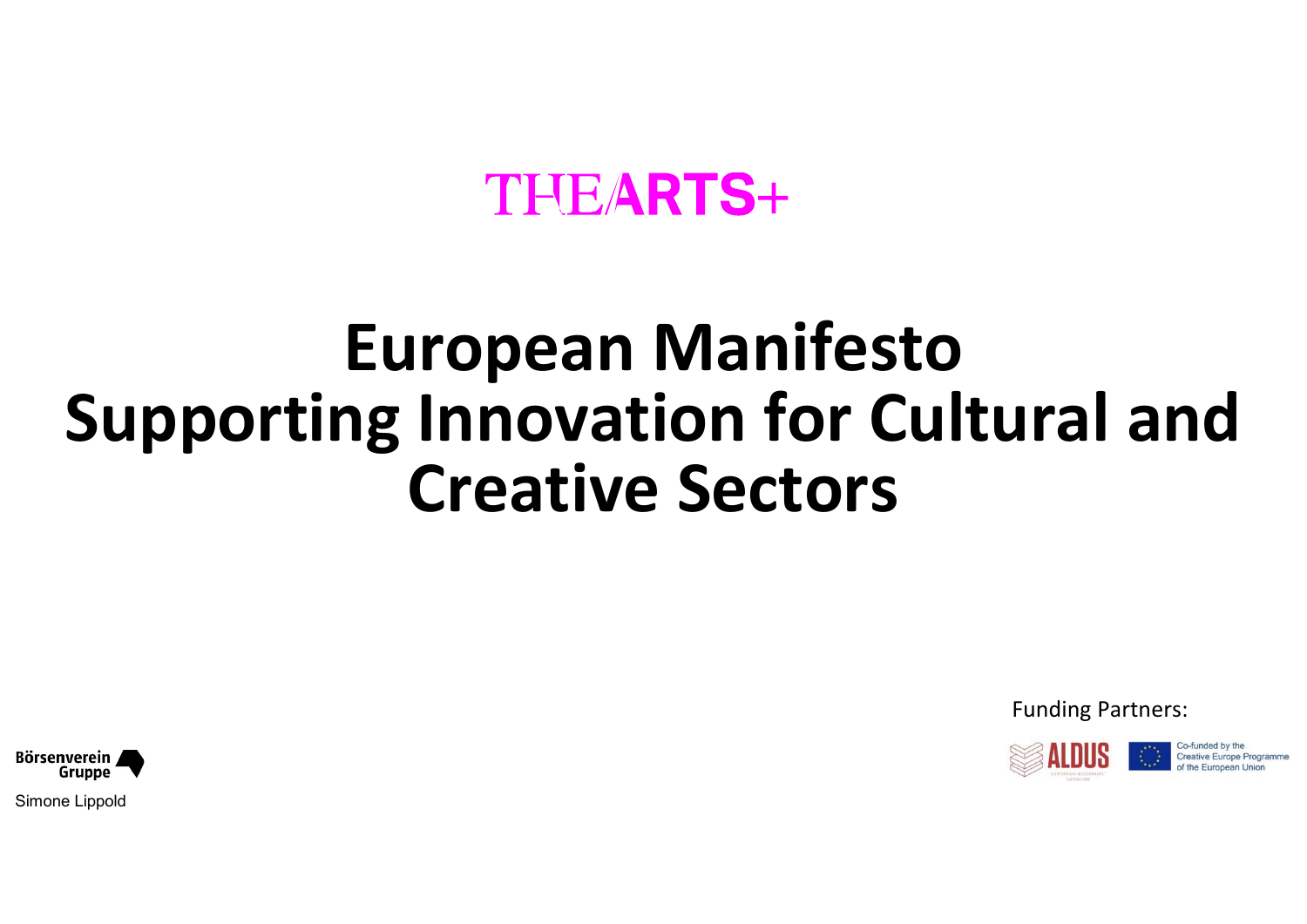### THEARTS+ at Frankfurt Book Fair

TEARTS+ at Frankfurt Book Fair<br>/showroom for the future of the cultural and creative<br>industries<br>/ establishes networks and synergies with industries

VEARTS+ at Frankfurt Book Fair<br>
/ showroom for the future of the cultural and creative<br>
industries<br>
/ establishes networks and synergies with<br>
/ decision makers from politics, creative industries, technology<br>
and cultural VEARTS+ at Frankfurt Book Fair<br>
y showroom for the future of the cultural and creative<br>
industries<br>
y establishes networks and synergies with<br>
y decision makers from politics, creative industries, technology<br>
and cultural and cultural institutions



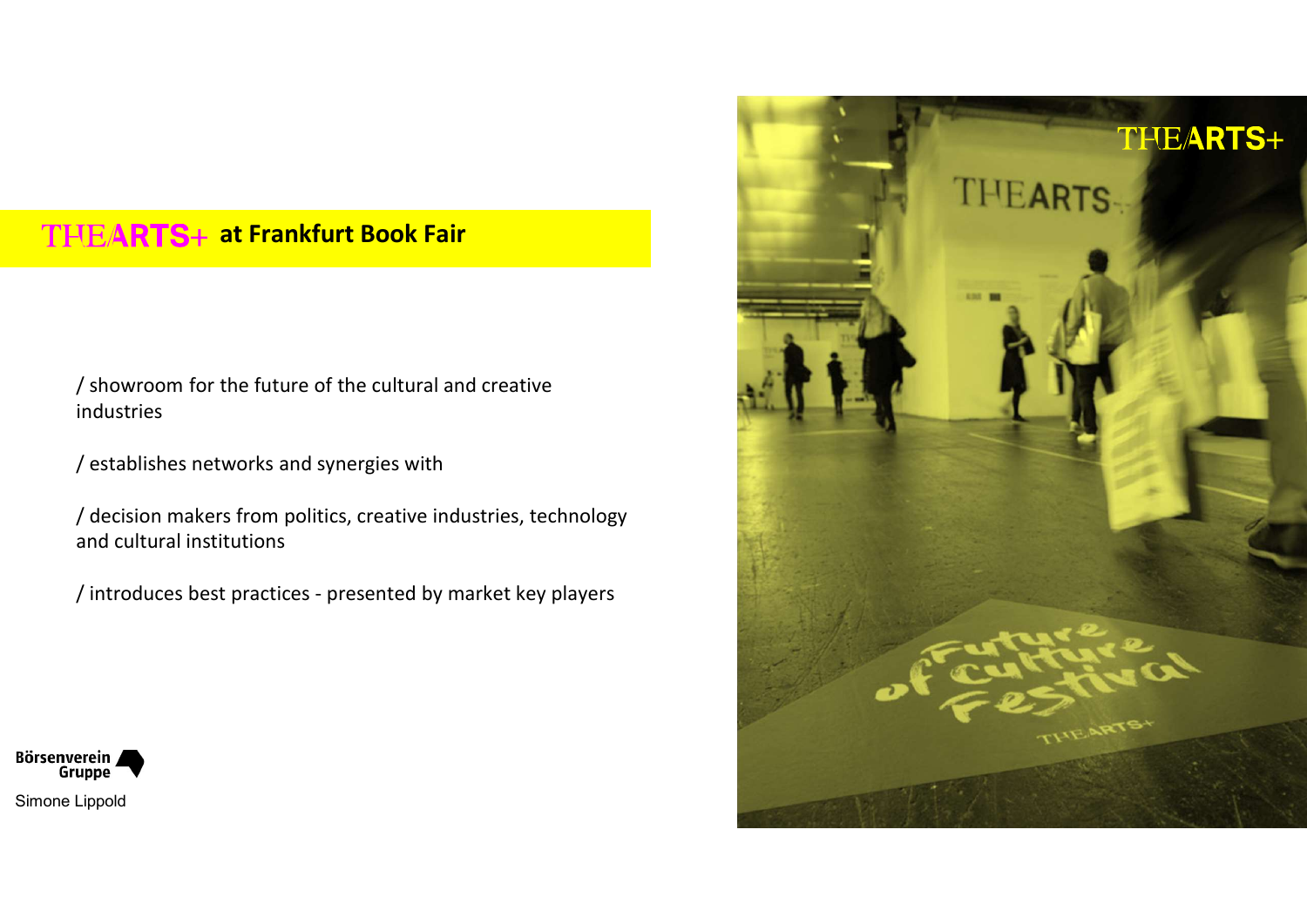## THEARTS+ Four pillars of the creative sector

/ Technology

/ Culture

/ Business

/ Politics



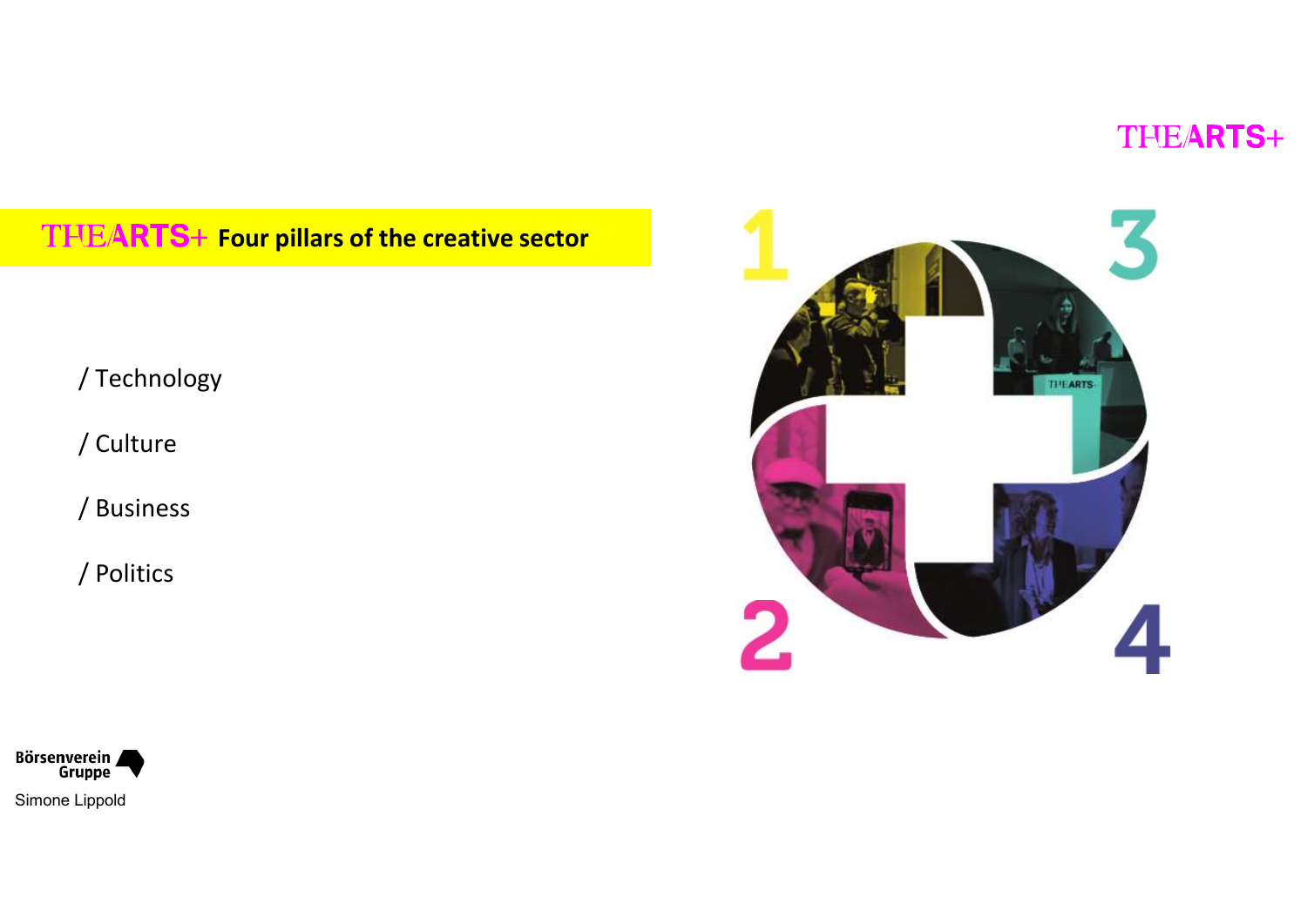innovation

up and the state of the state of the state of the state of the state of the state of the state of the state of

/ Creative sectors trying to cope on their own



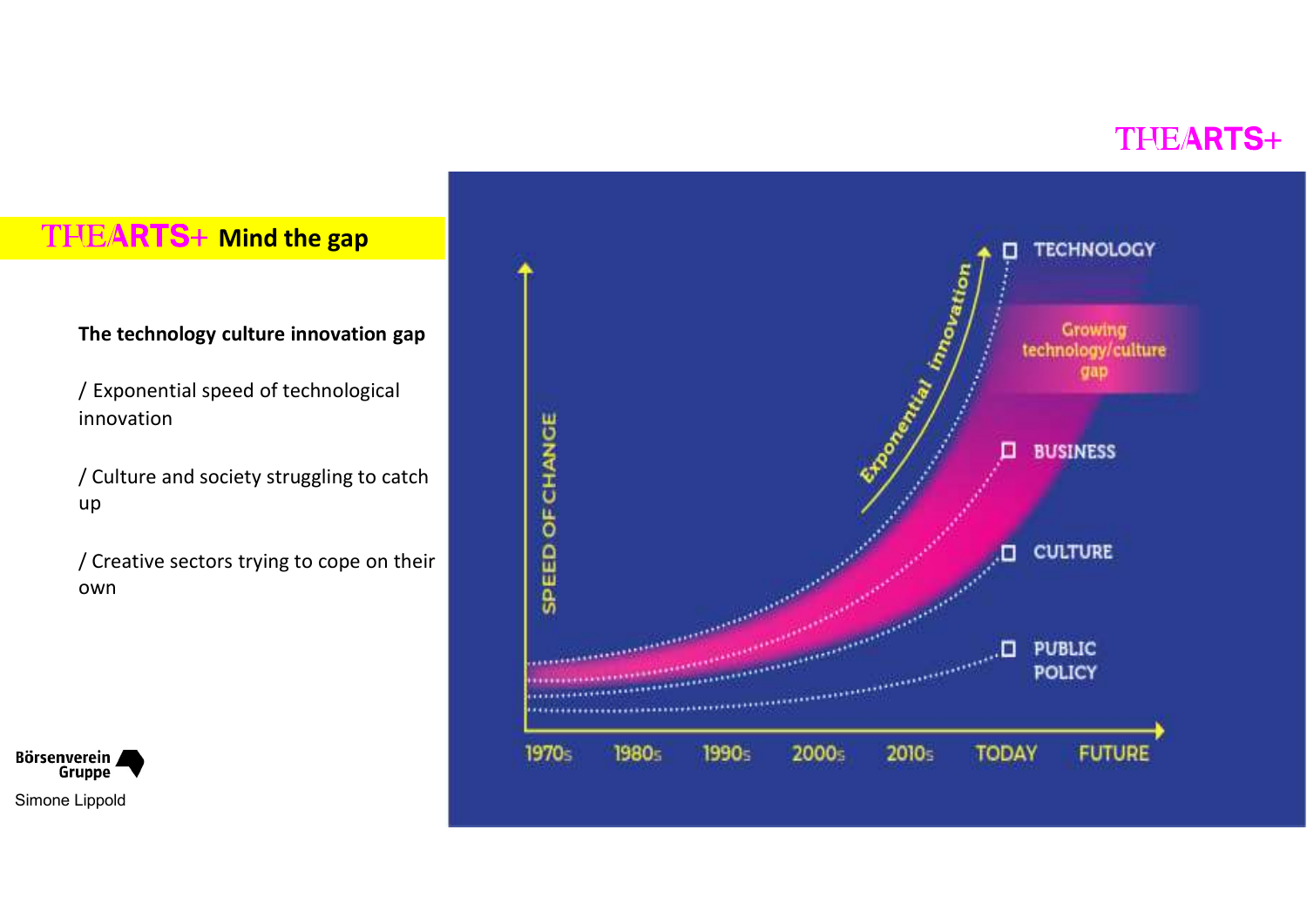







### Innovation Summit 2018

/ 100 experts from over 20 countries

/ cooperation with 15 partners

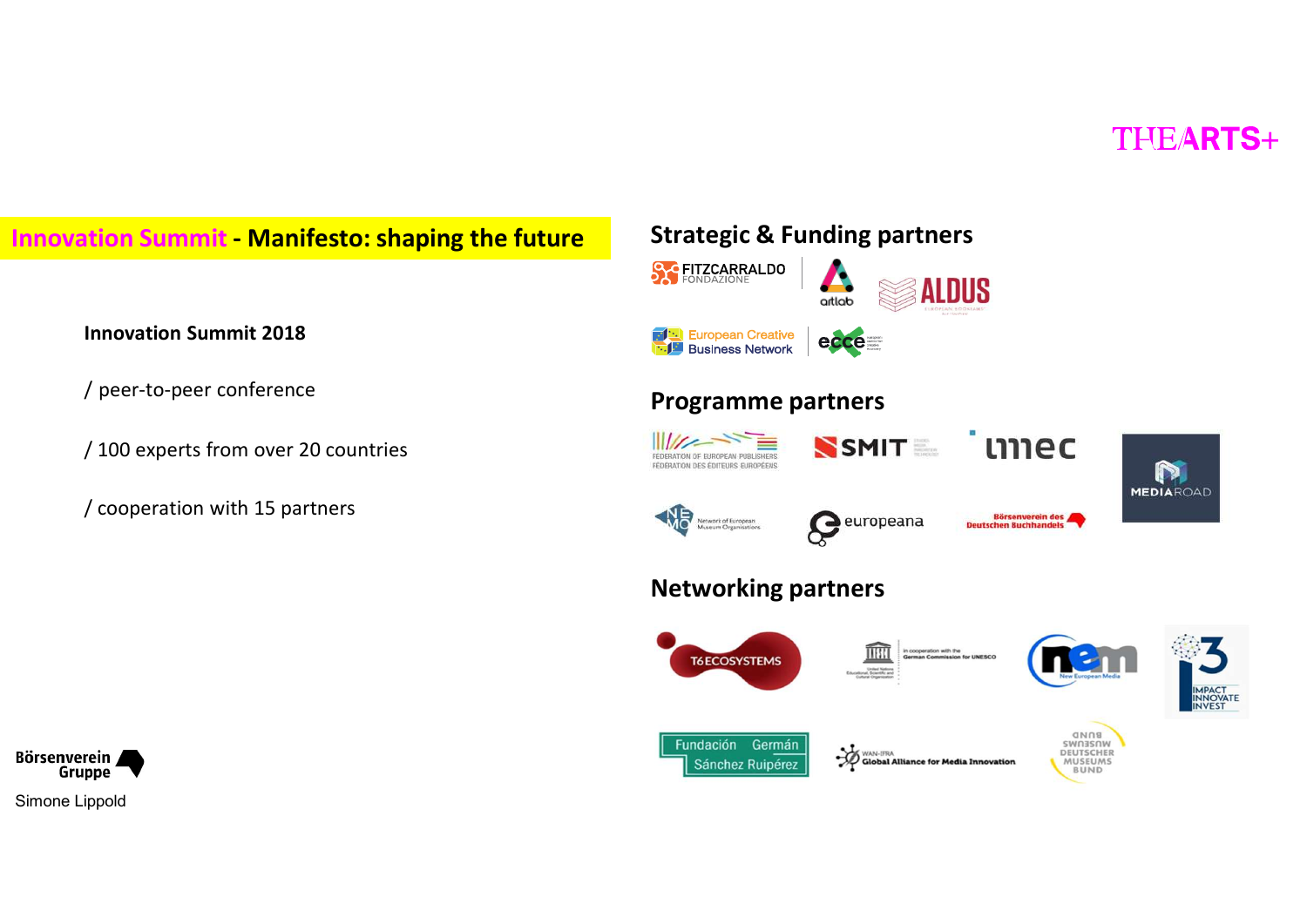# Innovation Summit - Manifesto: shaping the future

### Innovation Summit 2018

**Example 15 Tends 10**<br> **Example 10 Tends 10**<br> **Example 10 Tends 10**<br>
<br>
The fragmentation of the market must be overcome in order to<br>
increase competitiveness, to enable cooperation at international<br>
level and to encourage fragmentation of the market must be overcome in order to increase competitiveness, to enable cooperation at international level and to encourage the adoption of innovative or alternative business models by the industry."



SIMONA DE ROSA PhD, senior researcher, T6 Ecosystems (Italy) NEM Vice-Chair for Liaison

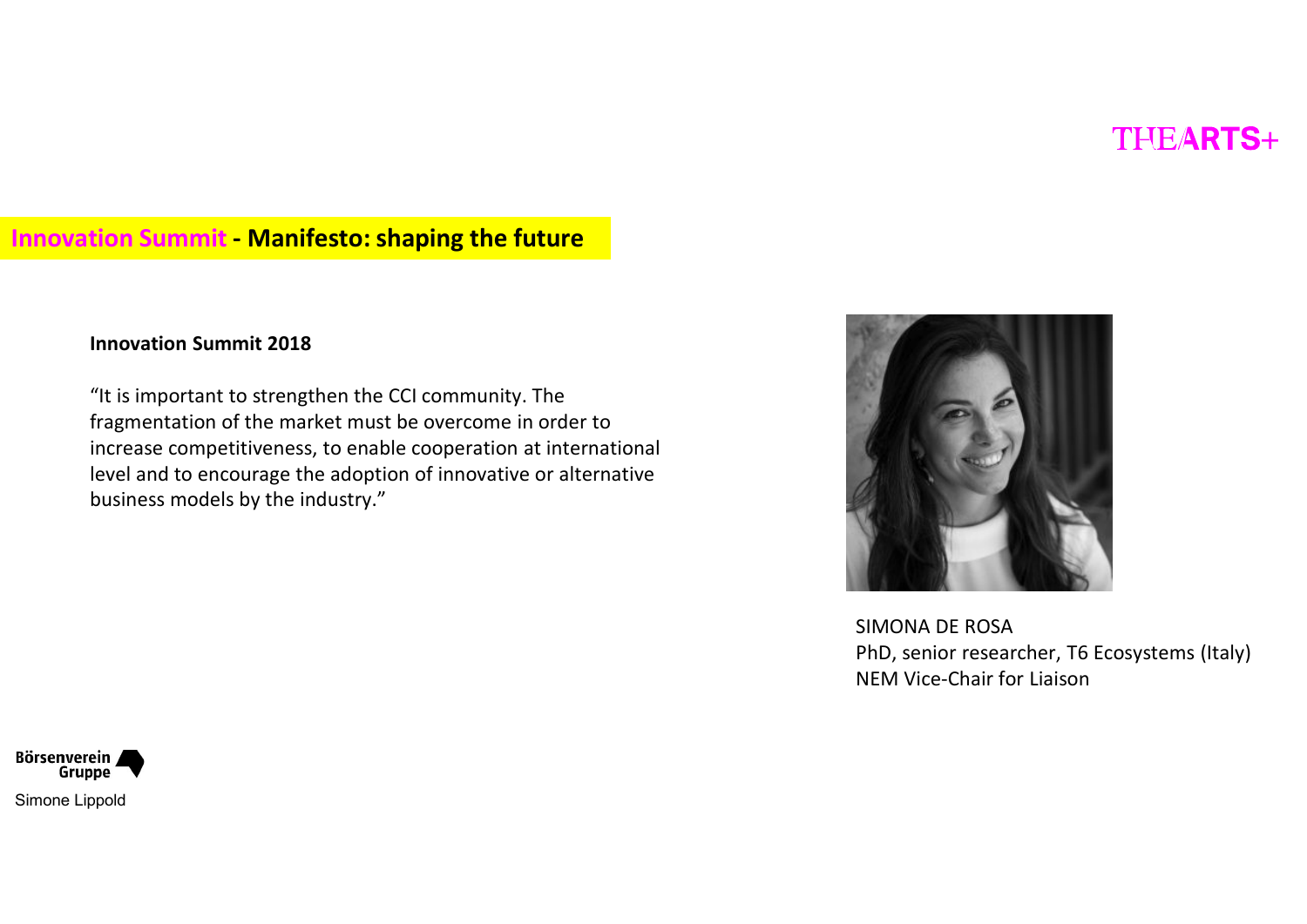# Innovation Summit - Manifesto: shaping the future

### Innovation Summit 2018

"There is a growing gap between ICT technologies and culture, it is time to fix this problem as Culture is a key value for Europe citizens but also a business sector that can take advantage of new innovative ICT technologies such as immersive interactions."



PIERRE-YVES DANET Orange Labs (France)

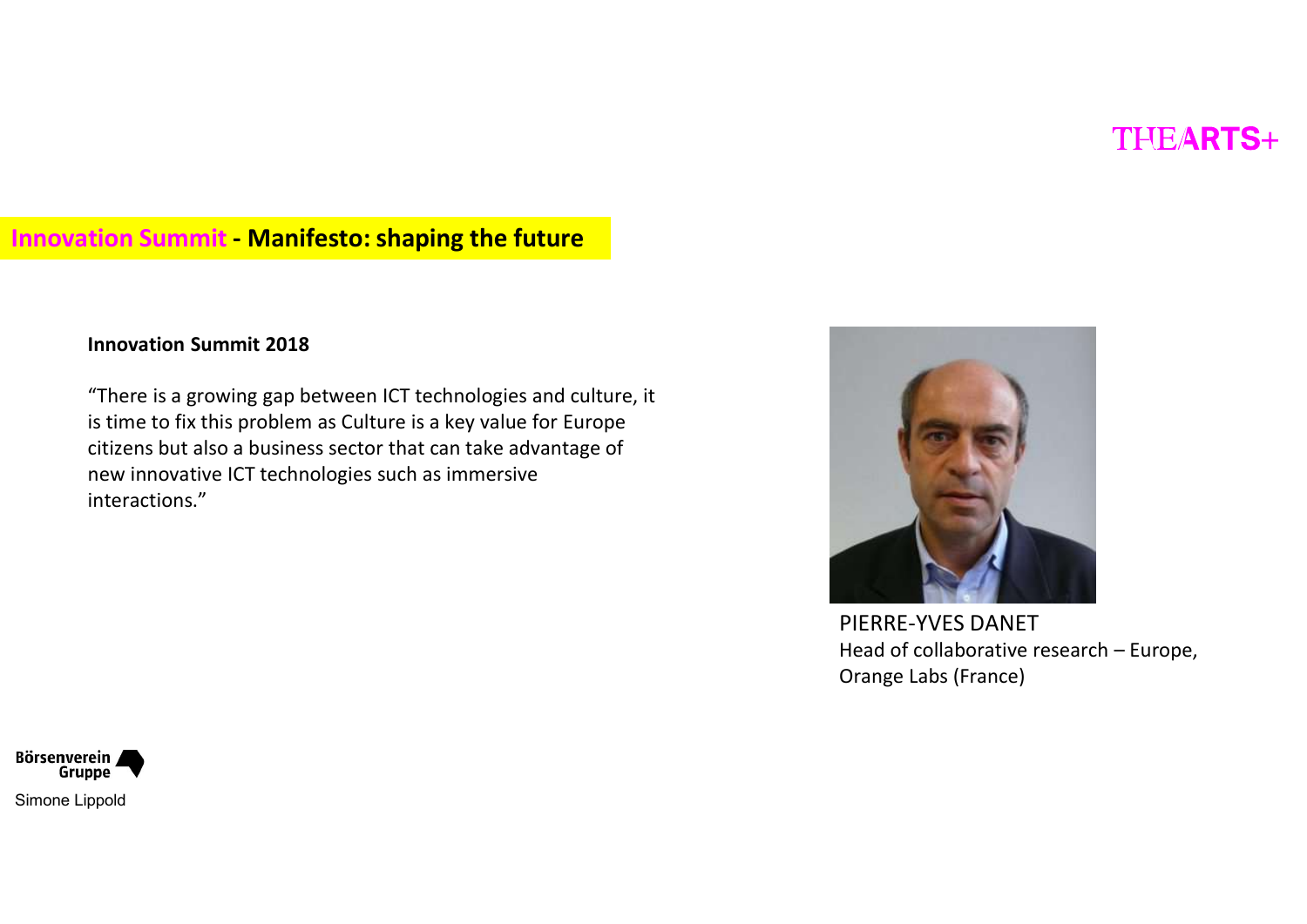# Innovation Summit - Manifesto: shaping the future<br>Innovation Summit 2018

### Innovation Summit 2018

"If the creative and cultural sectors are not united, and supported, they can never keep up with the big four (Google, Apple, Facebook, Amazon = GAFA)."



PhD, Senior Researcher and Project Leader at imec-SMIT-Vrije Universiteit Brussel (Belgium)

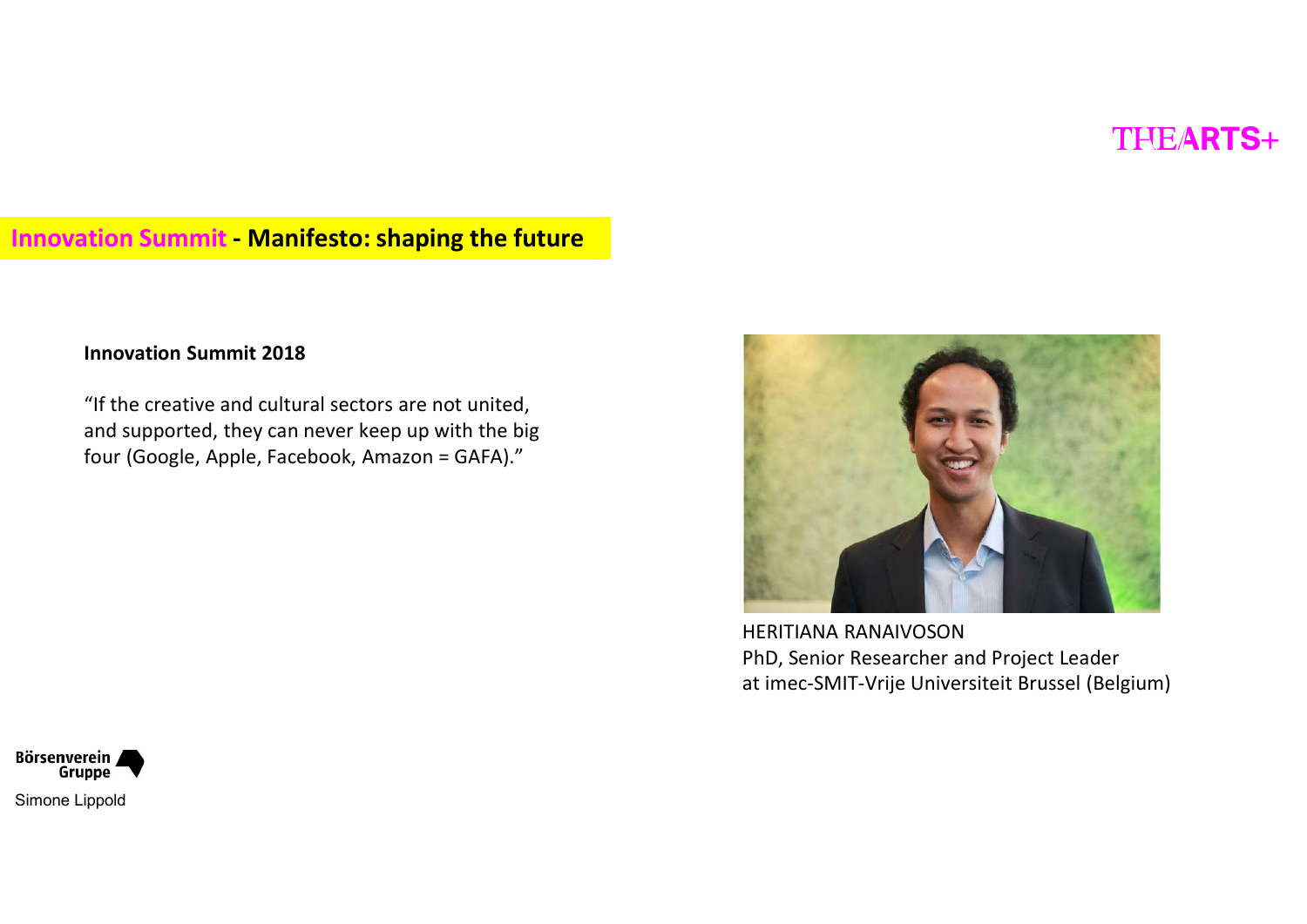### Manifesto

# nifesto<br>
6 barriers to innovation<br>
6 partiers to innovation<br>
6 partiers to innovation<br>
6 partiers to innovation<br>
6 partiers to innovation<br>
6 partiers to innovation<br>
5 partiers to innovation<br>
5 partiers to innovation<br>
5 par

nifesto<br>6 barriers to innovation<br>/ High fragmentation<br>/ Lack of investment, funding

**nifesto**<br> **6 barriers to innovation**<br>
/ High fragmentation<br>
/ Lack of investment, funding<br>
/ Specific characteristics<br>
/ Lack of technical and entrepreneurial skills mifesto<br>
6 barriers to innovation<br>
/ High fragmentation<br>
/ Lack of investment, funding<br>
/ Specific characteristics<br>
/ Lack of technical and entrepreneurial skills<br>
/ Value chains are changing / Lack of technical and entrepreneurial skills

/ Value chains are changing

- / Culture and creativity exist in an increasingly global context
- $\rightarrow$  International approach

### 6 possible solutions

THEARTS+<br>6 possible solutions<br>/ Acknowledge the converging and hybrid structure of the<br>sectors<br>/ Raise public investment in the cultural and creative sectors sectors THE/**ARTS**+<br>6 possible solutions<br>/ Acknowledge the converging and hybrid structure of the<br>sectors<br>/ Raise public investment in the cultural and creative sectors<br>/ Make it more attractive to invest in the sectors<br>/ Strength

/ Make it more attractive to invest in the sectors

/ Strengthen the dialogue between the four pillars

/ Support a broader definition of innovation

/ Strengthen the international character of the cultural and creative sectors

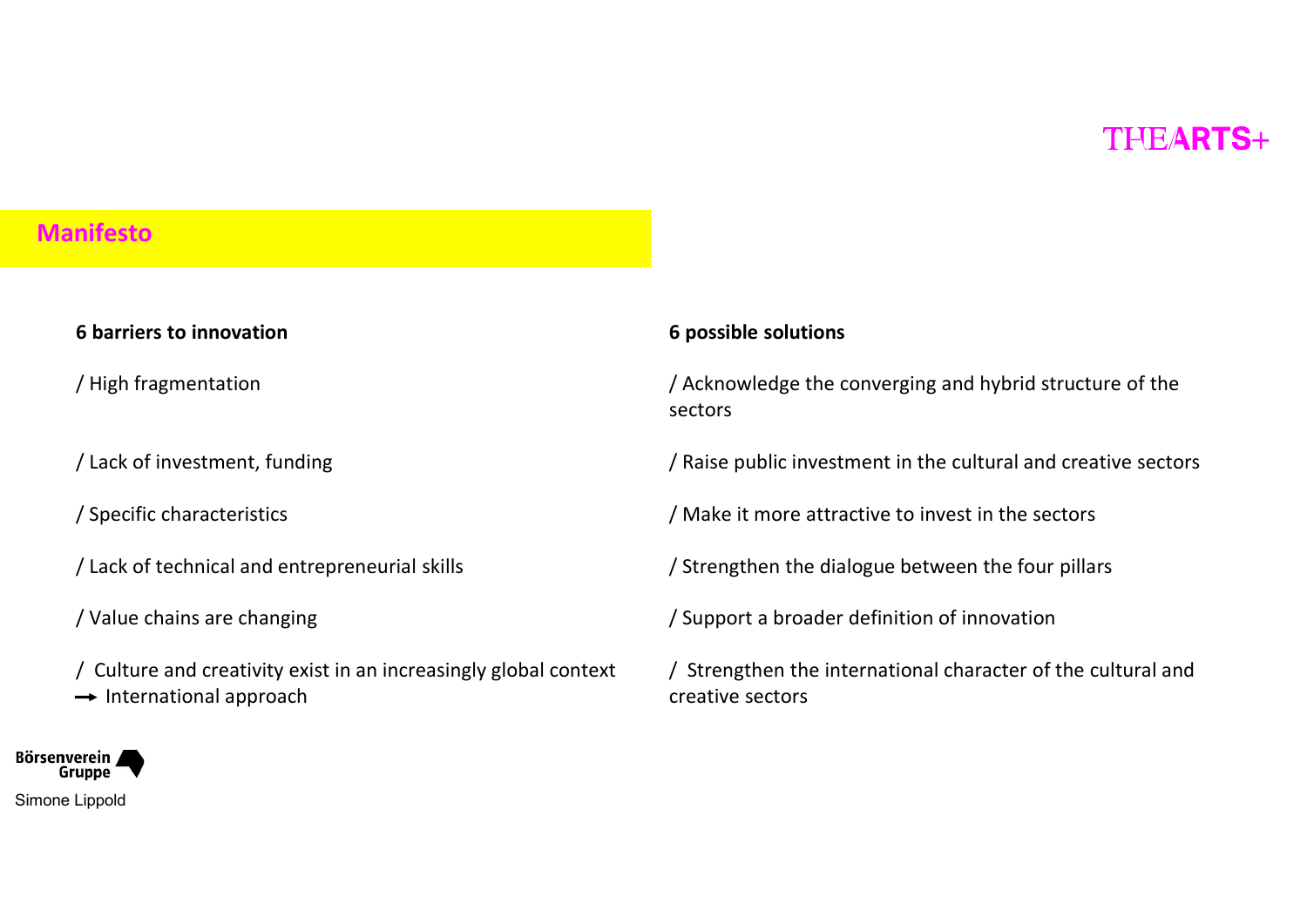Manifesto